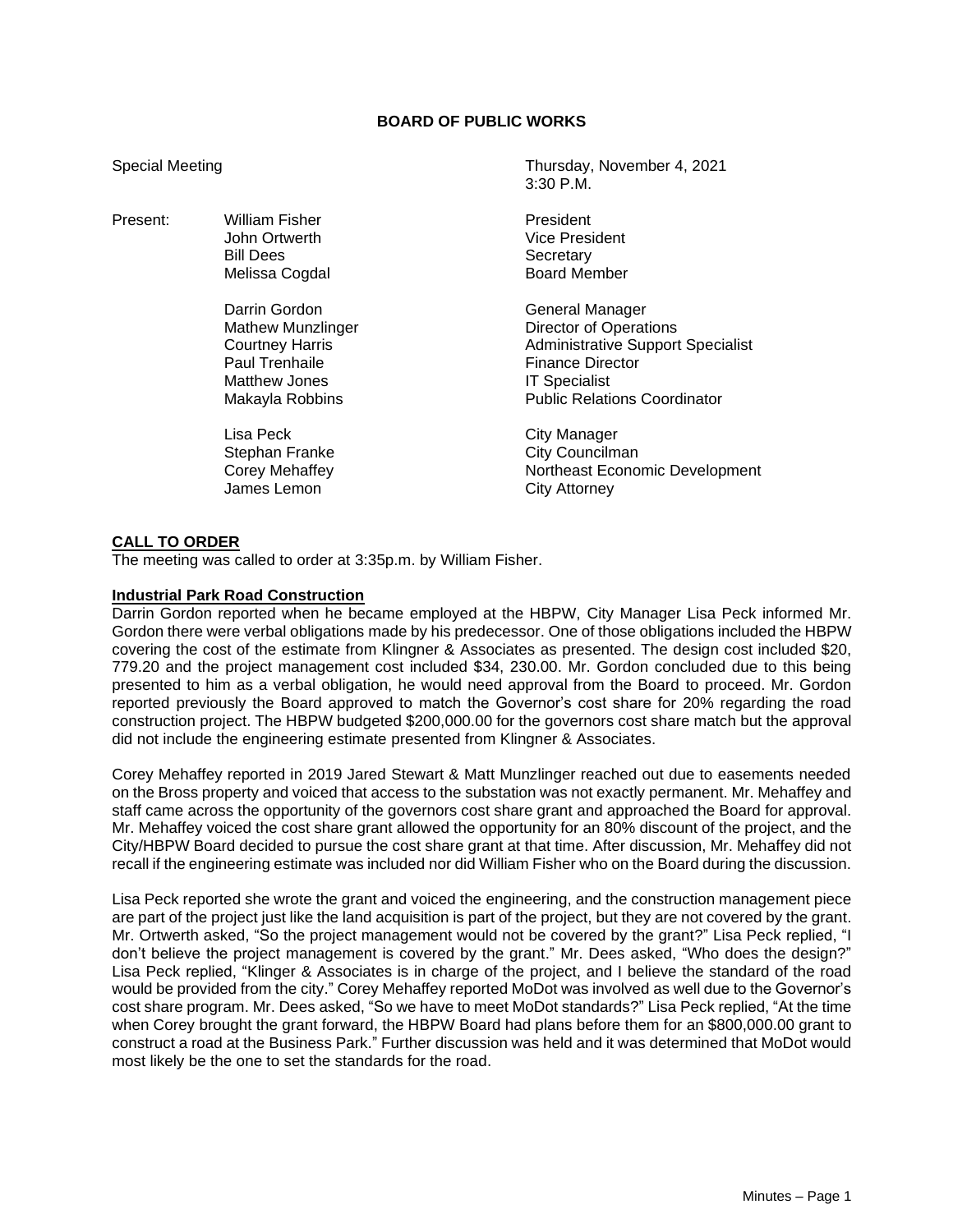James Lemon voiced he was present at the time of the initial conversation and his recollection was the Board needed access to the substation and because the Business Park was the Board of Public Works project it was necessary to get something done. Due to the lack of a road, Mr. Lemon reported the intention was to build a city street for people to purchase lots for growth of the Business Park. Bill Dees asked, "When the Business Park was purchased where did those funds come from?" James Lemon replied, "The Board of Public Works. The property is vested by the City, but the funds came from the HBPW." Bill Dees asked, "Legally the sale or ownership of parcels, specifically the revenue from those parcels, would go to where?" James Lemon voiced, "The intention was for the Board to recoup the funds that were expended to purchase the ground originally. The deeds would have to be signed by the City, but the concept was that the Board was entitled to those funds sometime prior to 2003." Darrin Gordon asked, "Lisa do you agree to that?" Lisa Peck voiced, "Yes, but I was unaware of how to answer that question prior to this conversation." Melissa Cogdal asked, "Doesn't the city have 10% ownership?" James Lemon replied, "The city owns the track of ground, but the money came primarily from the HBPW. Bob Stevenson was the one that proposed the project."

Darrin Gordon presented a document from Kimberly Hansen, Finance Director from 2011 and reported the Board paid \$1.2 million and received a check for \$550,000.00 from the Missouri Department of Transportation for the fill. Darrin Gordon also presented a memo from Bob Stevenson, General Manager from 2014 stating the HBPW owns 85% & the city owns 15% of the Business Park. The original purchase grant was from 1996 noted by James Lemon. Darrin Gordon voiced, "Moving forward if there is a sale of the property that 85/15 split would be the intention of the profits and he would like that in writing."

Matt Munzlinger reported his understanding is the construction of the road would be the same plan for concrete they used in front of the Sleep Inn including a sidewalk. Matt Munzlinger voiced, "The Board approved to purchase property from Bross as well. It was approved and the HBPW is waiting on title work and the closing date to be set." Mr. Munzlinger stated his recollection was the engineering was included in the grant, but he was unable to find any documentation stating that. Mr. Munzlinger voiced with the engineering and the property purchase it will be a \$1.2 million dollar project with the grant being a little over \$800,000 with \$150,000 budgeted each year for the project after it was approved. Mr. Munzlinger presented a drawing of the Business Park plan and pointed out where the road would be located.

John Orwerth asked, "What fund should the engineering and construction oversite come from and are we bumping up against the Hancock amendment?" James Lemon voiced he thought it should come from the Electric fund and in no circumstance would it be a Hancock violation.

Matt Munzlinger asked Lisa Peck, "Is the Council going to sign the contract with Klingner or the HBPW? Lisa Peck answered, "That was my question to Darrin Gordon." Stephan Franke voiced, "I recall Council had intended to sign it." Matt Munzlinger voiced, "What you are approving is being reimbursed for the engineering cost." Bill Dees asked, "Will the city be maintaining the street after completion?" James Lemon voiced, "Legally it would be platted as a city street and an extension of lakeside drive. The concept was that it was an excellent opportunity for a partnership between the city and the HBPW." After much discussion it was determined the city would be maintaining the road long term.

On motion of Melissa Cogdal, seconded by Bill Dees the Board voted unanimously to cover the engineering cost as presented associated with the Business Park Road from Klingner & Associates with the funds allocated from the Electric Fund.

# **Stormwater Funding**

Darrin Gordon reported the HBPW Stormwater Executive team met on November 1<sup>st</sup> regarding Stormwater funding since the joint meeting that was held with the city. Mr. Gordon noted the goal is to plan for the November 2022 election as directed. The best funding mechanism was discussed by the Executive Team, and it was determined due to the ease and cost of implementation the use of the counties acreage information and contracting with the county to annually collect the assessed tax or fee may be the best option. Discussion was held regarding tax exempt entities, larger properties legally owned by the city, and not-for-profit entities. Mr. Gordon voiced, "We have to ensure it can be fairly implemented."